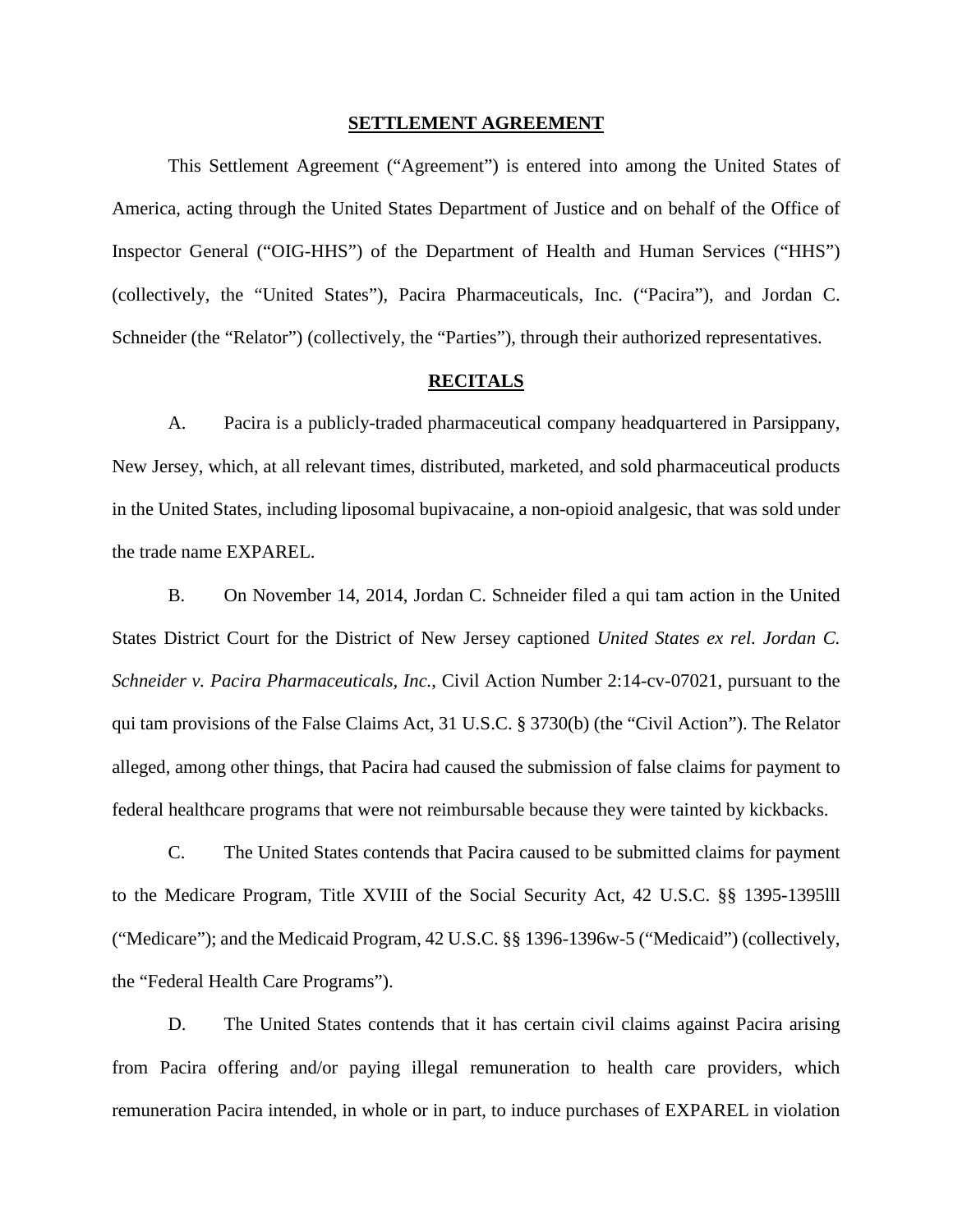of the Anti-Kickback Statute, 42 U.S.C. § 1320a-7b(b), as described more specifically in this paragraph. Specifically, the United States contends that, during the period from December 1, 2012, through April 30, 2015, Pacira paid kickbacks in the form of 28 grants (collectively, the "Grants," and each individually, a "Grant") to certain health care providers and/or institutions, through which Pacira intended to spur sales of EXPAREL. Pacira has provided a list of the Grants that are the subject of the United States' contentions, which list also includes the names of the customers associated with each Grant and relevant volume of EXPAREL sales. The United States contends that Pacira sales representatives or marketing executives typically initiated the Grants, which were conditioned upon acceptance of EXPAREL onto the institution's formulary. The United States contends that certain Pacira executives coached Grant recipients and other employees on how to avoid internal scrutiny of the Grant payments. The United States contends that Pacira approved and funded the Grants despite receiving little or no documented description of the proposed research, and Pacira also did not document a reasonable commercial need or a fair market value assessment for the Grants. The United States contends further that after awarding the Grants, Pacira personnel conducted little or no follow-up on the proposed research, which certain Grant recipients did not carry out according to the original proposal, and sometimes did not perform at all. The United States contends that the Grant payments caused sales of EXPAREL at the recipient institutions to increase during the time period of December 1, 2012, through April 30, 2015. The conduct, actions, and claims described in this paragraph are collectively referred to in this Agreement as the "Covered Conduct."

E. As a result of the Covered Conduct, the United States alleges that Pacira knowingly caused false or fraudulent claims for EXPAREL to be submitted to Federal Health Care Programs.

F. This settlement agreement is not an admission of liability, and Pacira expressly denies the allegations and contentions of the United States and the Relator.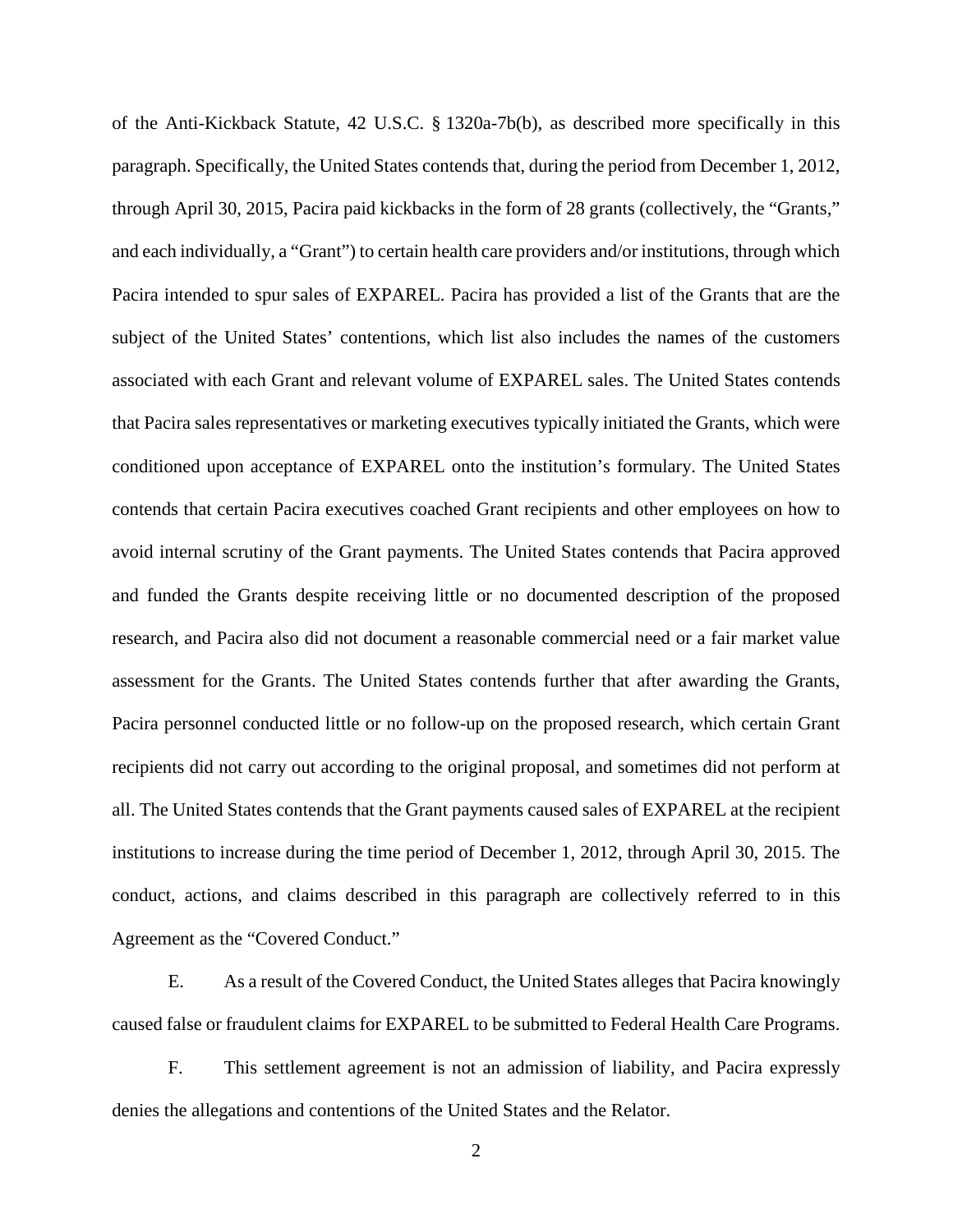G. Relator claims entitlement under 31 U.S.C. § 3730(d) to a share of the proceeds of this Settlement Agreement and to Relator's reasonable expenses, attorneys' fees, and costs.

 To avoid the delay, uncertainty, inconvenience, and expense of protracted litigation of the above claims, and in consideration of the mutual promises and obligations of this Settlement Agreement, the Parties agree and covenant as follows:

### **TERMS AND CONDITIONS**

<span id="page-2-2"></span>1. Pacira shall pay to the United States Two Million Eight Hundred Eleven Thousand Three Hundred Seventy Dollars and Seventeen Cents (\$2,811,370.17) (the "Settlement Amount") and interest on the Settlement Amount at a rate of 1.875% per annum from December 17, 2019, and continuing until the date of payment, of which One Million Four Hundred Five Thousand Six Hundred Eighty-Five Dollars and Nine Cents (\$1,405,685.09) is restitution, no later than thirty (30) days after the Effective Date of this Agreement by electronic funds transfer pursuant to written instructions to be provided by United States Attorney's Office for the District of New Jersey.

<span id="page-2-1"></span>2. Conditioned upon the United States receiving the Settlement Amount from Pacira and as soon as feasible after receipt, the United States shall pay Five Hundred Twenty Thousand One Hundred Three Dollars and Forty-Eight Cents (\$520,103.48) to Relator by electronic funds transfer.

<span id="page-2-3"></span>3. Pacira agrees to pay Relator's attorneys' fees and costs, as contemplated by 31 U.S.C. § 3730(d), in accordance with the terms set forth in a separate agreement being entered into with Relator simultaneously with the execution of this Agreement.

<span id="page-2-0"></span>4. Subject to the exceptions in Paragraph [7](#page-3-0) (concerning excluded claims) below, and conditioned upon Pacira's full payment of the Settlement Amount, the United States releases Pacira from any civil or administrative monetary claim the United States has for the Covered Conduct under the False Claims Act, 31 U.S.C. §§ 3729–33; the Civil Monetary Penalties Law, 42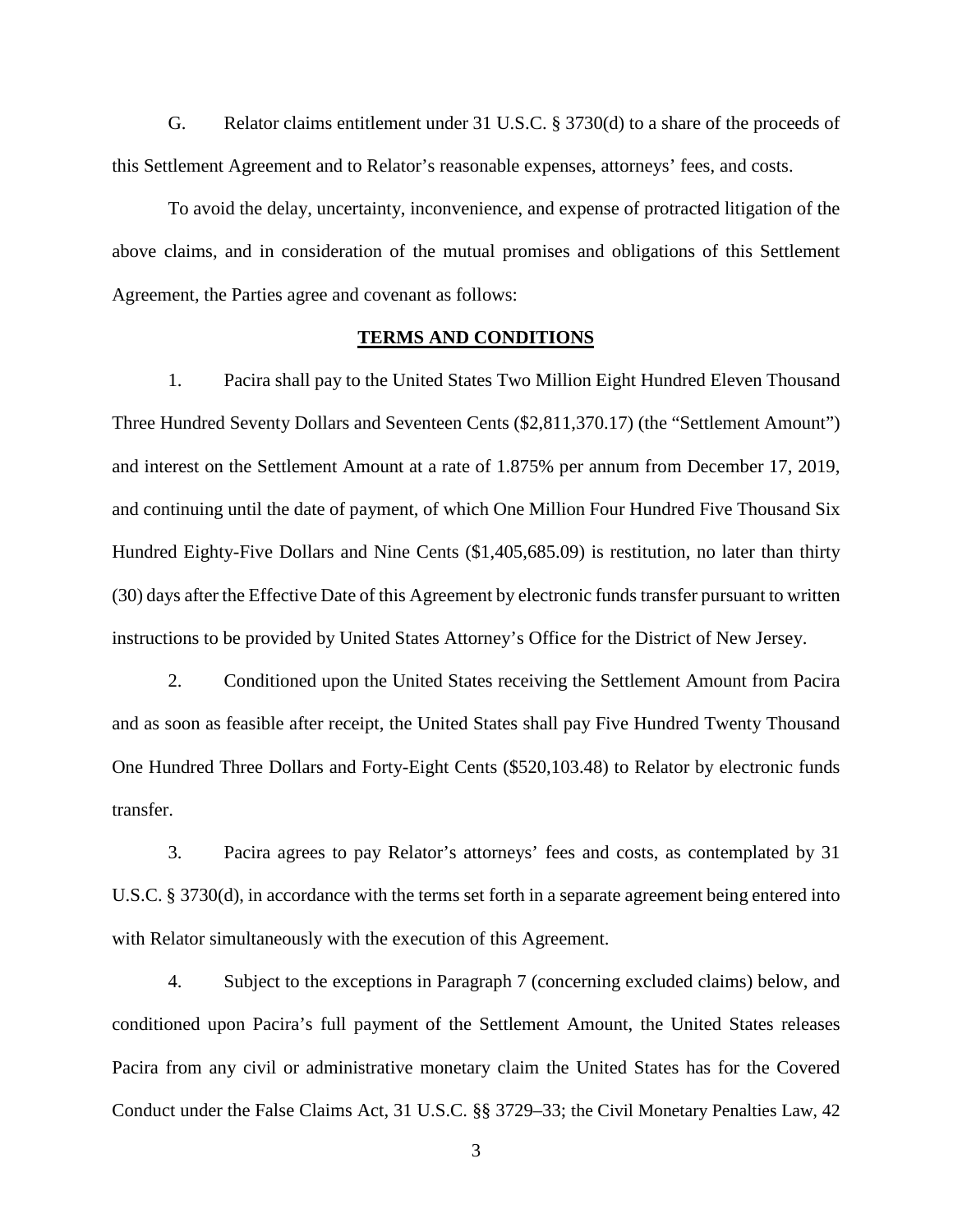U.S.C. § 1320a-7a; the Program Fraud Civil Remedies Act, 31 U.S.C. §§ 3801–12; or the common law theories of breach of contract, payment by mistake, unjust enrichment, and fraud.

<span id="page-3-1"></span>5. Subject to the exceptions in Paragraph [7](#page-3-0) below, and conditioned upon Pacira's full payment of the Settlement Amount, Relator, for himself and for his heirs, successors, attorneys, agents, and assigns, releases, remises, and forever discharges Pacira, together with its current and former employees, officers, owners, directors, shareholders, attorneys, agents, insurers, parents, subsidiaries, predecessors, successors, assigns, and affiliated and related entities from any claims, rights, demands, controversies, allegations, causes of action, suits, obligations, judgments, debts, duties, attorneys' fees, costs, and all other liabilities of any kind or nature whatsoever, known or unknown, suspected or unsuspected, accrued or not accrued, fixed or contingent, in law or in equity, in contract or in tort, under common law, under any federal or state statute or regulation (including without limitation any civil monetary claim the Relator has on behalf of the United States for the Covered Conduct under the False Claims Act, 31 U.S.C. §§ 3729-33), and whether or not asserted, that Relator or his respective heirs, successors, attorneys, agents, and assigns otherwise would have standing to bring, have asserted, could have asserted, or may assert in the future against Pacira, from the beginning of time to the Effective Date of this Agreement.

6. OIG-HHS expressly reserves all rights to institute, direct, or maintain any administrative action seeking exclusion from Medicare, Medicaid, and other Federal health care programs (as defined in 42 U.S.C. § 1320a-7b(f)) against Pacira and/or its officers, directors and employees under 42 U.S.C. § 1320a-7(a) (mandatory exclusion), or 42 U.S.C. § 1320a-7(b) or 42 U.S.C. § 1320a-7a (permissive exclusion).

<span id="page-3-0"></span>7. Notwithstanding the releases given in paragraphs [4](#page-2-0) and [5](#page-3-1) of this Agreement, or any other term of this Agreement, the following claims of the United States are specifically reserved and are not released: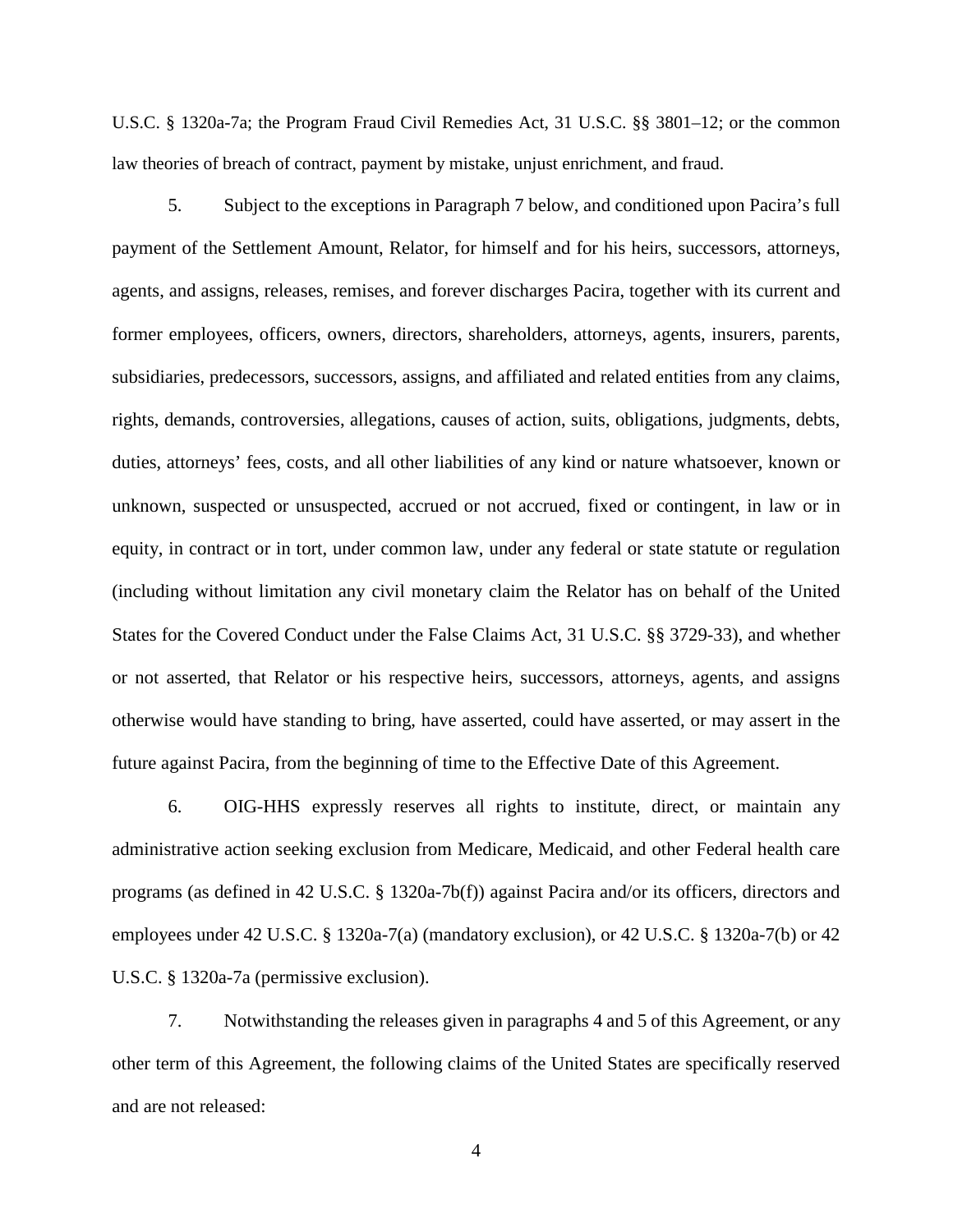- a. Any liability arising under Title 26, U.S. Code (Internal Revenue Code);
- b. Any criminal liability;
- c. Except as explicitly stated in this Agreement, any administrative liability, including mandatory or permissive exclusion from Federal health care programs;
- d. Any liability to the United States (or its agencies) for any conduct other than the Covered Conduct;
- e. Any liability based upon obligations created by this Agreement;
- f. Any liability of individuals;
- g. Any liability for express or implied warranty claims or other claims for defective or deficient products or services, including quality of goods and services;
- h. Any liability for failure to deliver goods or services due; and
- i. Any liability for personal injury or property damage or for other consequential damages arising from the Covered Conduct.

8. Relator and his heirs, successors, attorneys, agents, and assigns shall not object to this Agreement but agree and confirm that this Agreement is fair, adequate, and reasonable under all the circumstances, pursuant to 31 U.S.C. § 3730(c)(2)(B). Conditioned upon Relator's receipt of the payment described in Paragraph [2,](#page-2-1) Relator and his heirs, successors, attorneys, agents, and assigns fully and finally release, waive, and forever discharge the United States, its agencies, officers, agents, employees, and servants, from any claims arising from the filing of the Civil Action or under 31 U.S.C. § 3730, and from any claims to a share of the proceeds of this Agreement and/or the Civil Action.

9. Relator, for himself, and for his heirs, successors, attorneys, agents, and assigns, releases Pacira, together with its current and former employees, officers, owners, directors, shareholders, attorneys, agents, insurers, parents, subsidiaries, predecessors, successors, assigns, and affiliated and related entities, from any liability to Relator arising from the filing of the Civil Action, or under 31 U.S.C. § 3730(d) for expenses or attorneys' fees and costs.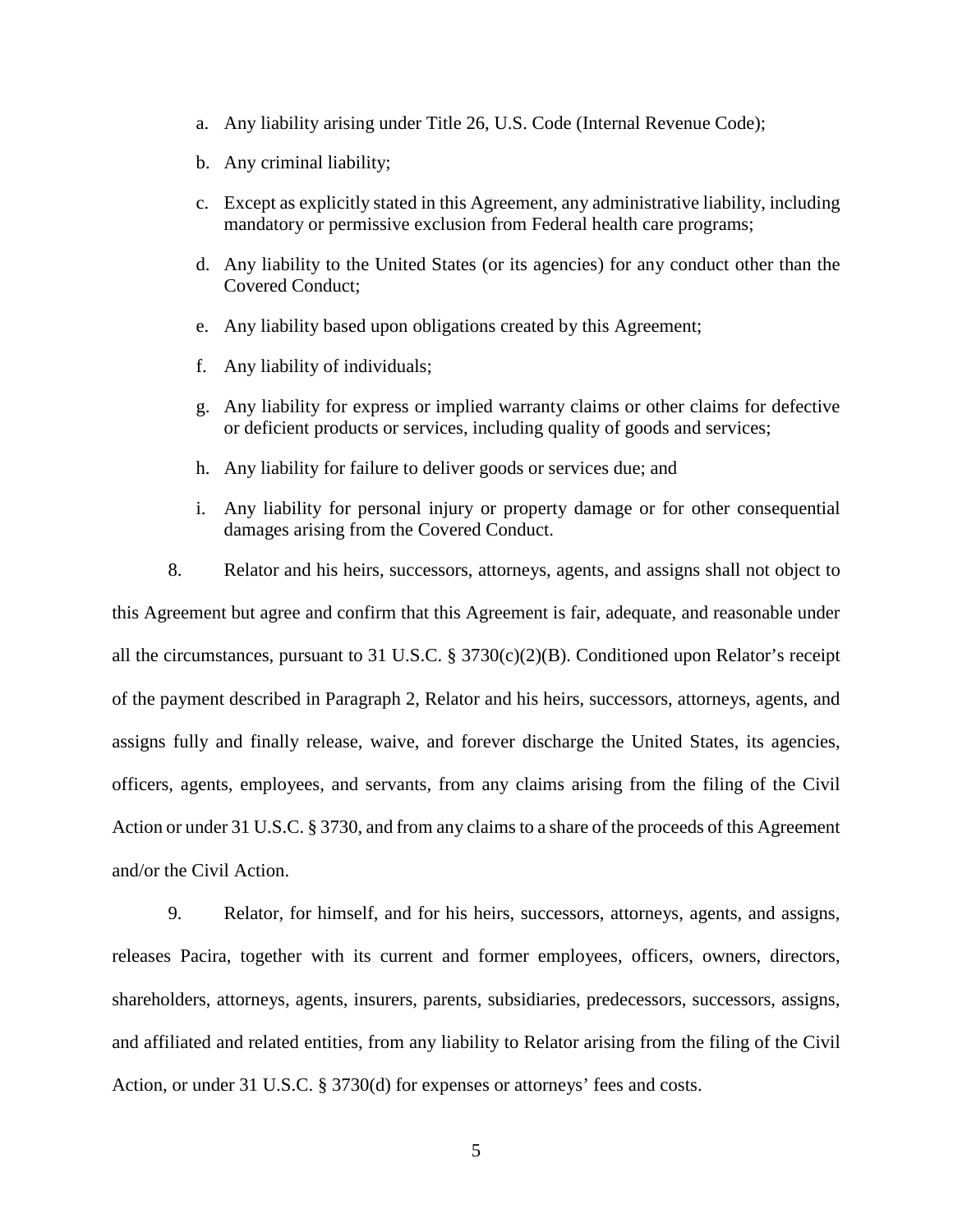10. Pacira waives and shall not assert any defenses Pacira may have to any criminal prosecution or administrative action relating to the Covered Conduct that may be based in whole or in part on a contention that, under the Double Jeopardy Clause in the Fifth Amendment of the Constitution, or under the Excessive Fines Clause in the Eighth Amendment of the Constitution, this Agreement bars a remedy sought in such criminal prosecution or administrative action. Nothing in this paragraph or any other provision of this Agreement constitutes an agreement by the United States concerning the characterization of the Settlement Amount for purposes of the Internal Revenue laws, Title 26 of the United States Code.

11. Pacira fully and finally releases the United States, its agencies, officers, agents, employees, and servants, from any claims (including attorneys' fees, costs, and expenses of every kind and however denominated) that Pacira has asserted, could have asserted, or may assert in the future against the United States, its agencies, officers, agents, employees, and servants, related to the Covered Conduct and the United States' investigation and prosecution thereof.

12. Pacira fully and finally releases the Relator from any claims (including attorneys' fees, costs, and expenses of every kind and however denominated) that Pacira has asserted, could have asserted, or may assert in the future against the Relator, related to the Covered Conduct and the Relator's investigation and prosecution thereof.

13. The Settlement Amount shall not be decreased as a result of the denial of claims for payment now being withheld from payment by any Medicare contractor (e.g., Medicare Administrative Contractor, fiscal intermediary, carrier) or any state payer, related to the Covered Conduct; and Pacira agrees not to resubmit to any Medicare contractor or any state payer any previously denied claims related to the Covered Conduct, agrees not to appeal any such denials of claims, and agrees to withdraw any such pending appeals.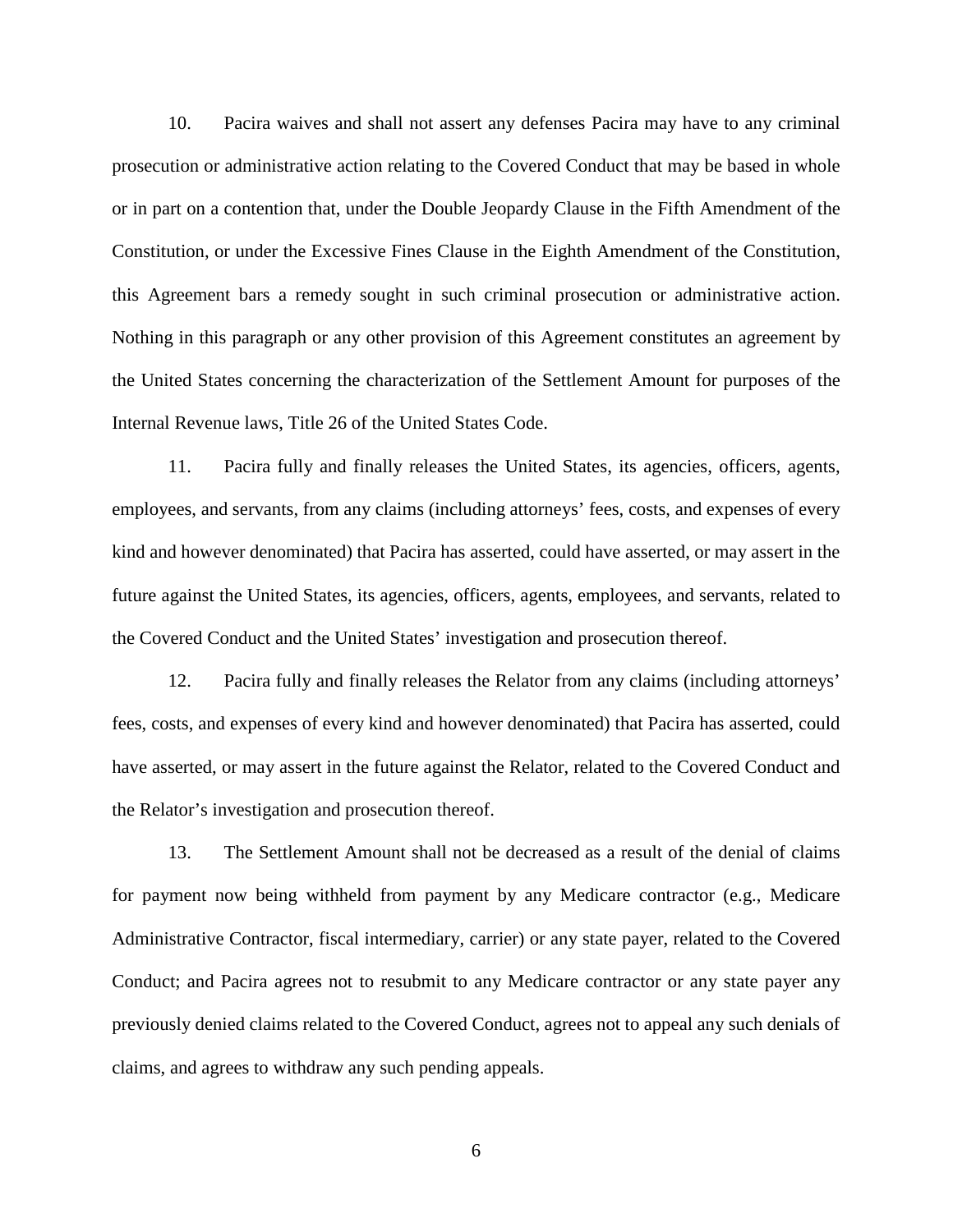14. Nothing in this settlement agreement supersedes or modifies the settlement agreement in *Pacira Pharmaceuticals, Inc., et al., vs. United States Food & Drug Administration, et al.*, 15-cv-07055 (S.D.N.Y. 2015).

15. Pacira agrees to the following:

 a. Unallowable Costs Defined: All costs (as defined in the Federal Acquisition Regulation, 48 C.F.R. § 31.205-47; and in Titles XVIII and XIX of the Social Security Act, 42 U.S.C. §§ 1395-1395lll-1 and 1396-1396w-5; and the regulations and official program directives promulgated thereunder) incurred by or on behalf of Pacira, its present or former officers, directors, employees, shareholders, and agents in connection with:

- (1) the matters covered by this Agreement;
- (2) the United States' audit(s) and civil and any criminal investigation(s) of the matters covered by this Agreement;
- (3) Pacira's investigation, defense, and corrective actions undertaken in response to the United States' audit(s) and civil and any criminal investigation(s) in connection with the matters covered by this Agreement (including attorneys' fees);
- (4) the negotiation and performance of this Agreement; and
- (5) the payment Pacira makes to the United States pursuant to this Agreement and any payments that Pacira may make to Relator, including costs and attorneys' fees

are unallowable costs for government contracting purposes and under the Medicare Program, Medicaid Program, TRICARE Program, and Federal Employees Health Benefits Program ("FEHBP") (collectively, the "Unallowable Costs").

 b. Future Treatment of Unallowable Costs: Unallowable Costs shall be separately determined and accounted for by Pacira, and Pacira shall not charge such Unallowable Costs directly or indirectly to any contracts with the United States or any State Medicaid program, or seek payment for such Unallowable Costs through any cost report, cost statement, information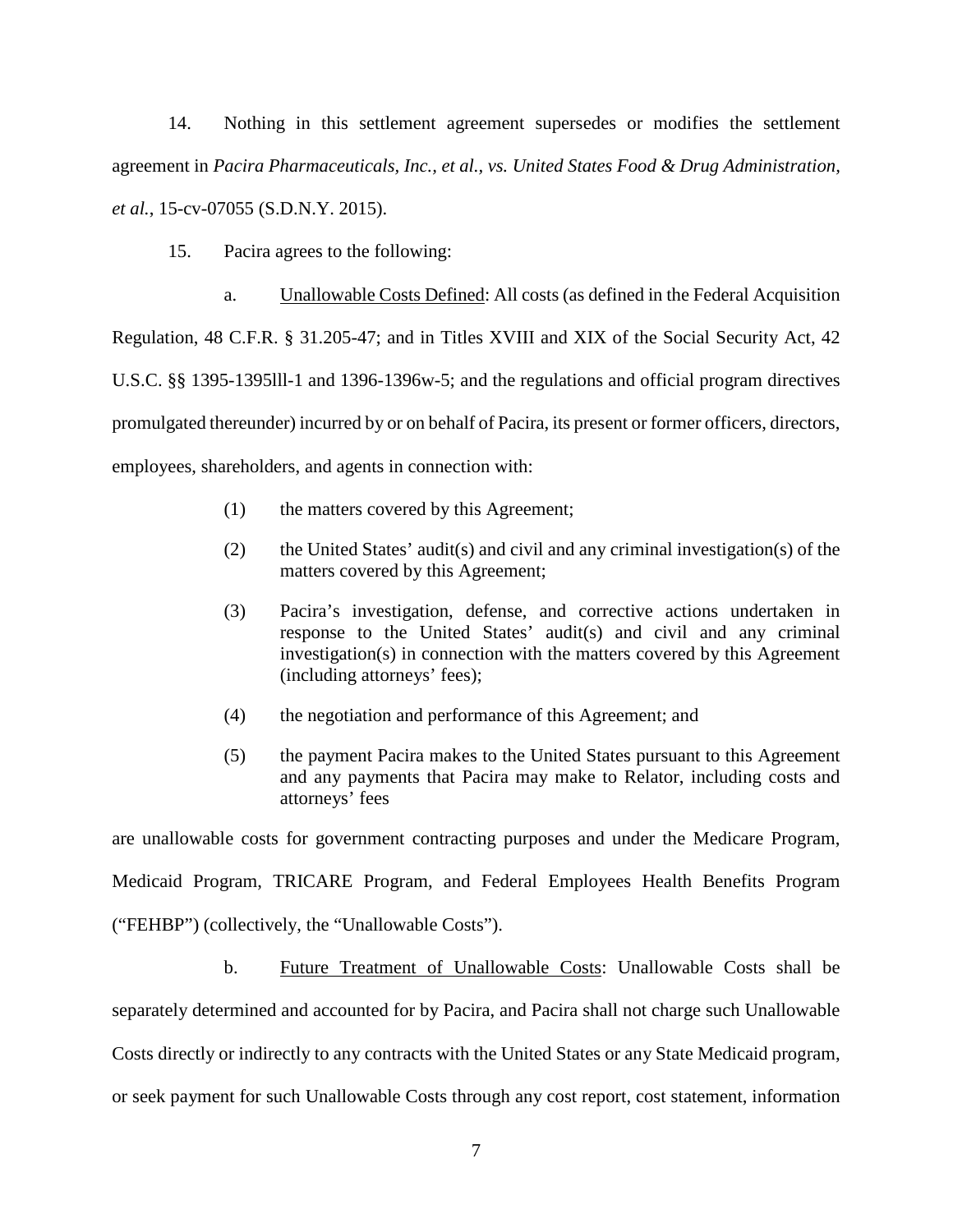statement, or payment request submitted by Pacira or any of its subsidiaries or affiliates to the Medicare, Medicaid, TRICARE, or FEHBP Programs.

 c. Treatment of Unallowable Costs Previously Submitted for Payment: Pacira further agrees that within 90 days of the Effective Date of this Agreement it shall identify to applicable Medicare and TRICARE fiscal intermediaries, carriers, and/or contractors, and Medicaid and FEHBP fiscal agents, any Unallowable Costs (as defined in this Paragraph) included in payments previously sought from the United States, or any State Medicaid program, including, but not limited to, payments sought in any cost reports, cost statements, information reports, or payment requests already submitted by Pacira or any of its subsidiaries or affiliates, and shall request, and agree, that such cost reports, cost statements, information reports, or payment requests, even if already settled, be adjusted to account for the effect of the inclusion of the Unallowable Costs. Pacira agrees that the United States, at a minimum, shall be entitled to recoup from Pacira any overpayment plus applicable interest and penalties as a result of the inclusion of such Unallowable Costs on previously-submitted cost reports, information reports, cost statements, or requests for payment.

Any payments due after the adjustments have been made shall be paid to the United States pursuant to the direction of the Department of Justice and/or the affected agencies. The United States reserves its rights to disagree with any calculations submitted by Pacira or any of its subsidiaries or affiliates on the effect of inclusion of Unallowable Costs (as defined in this Paragraph) on Pacira or any of its subsidiaries or affiliates' cost reports, cost statements, or information reports.

 d. Nothing in this Agreement shall constitute a waiver of the rights of the United States to audit, examine, or re-examine Pacira's books and records to determine that no Unallowable Costs have been claimed in accordance with the provisions of this Paragraph.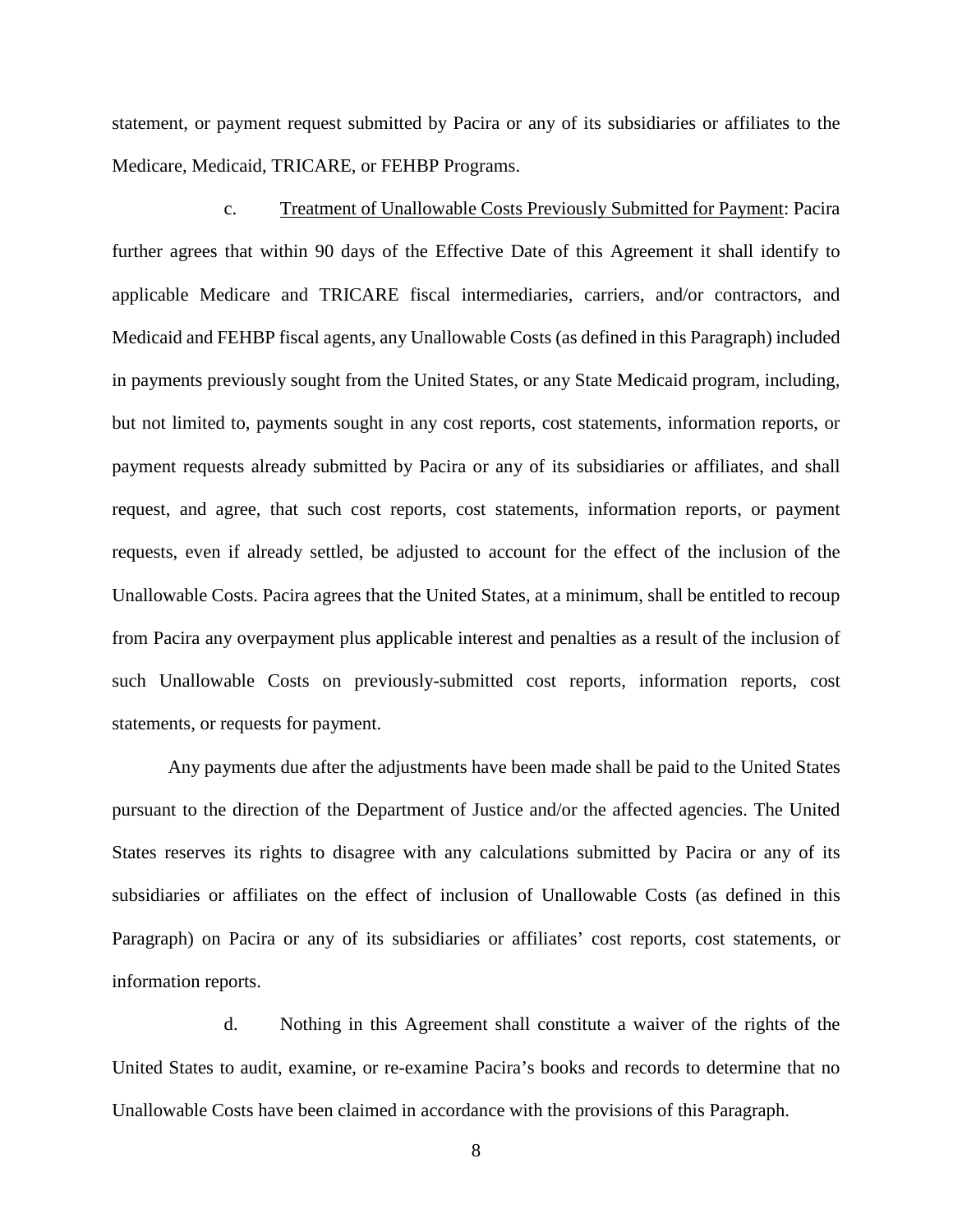16. This Agreement is intended to be for the benefit of the Parties only. The Parties do not release any claims against any other person or entity, except to the extent provided for in Paragraph [17](#page-8-0) (waiver for beneficiaries paragraph), below.

<span id="page-8-0"></span>17. Pacira agrees that it waives and shall not seek payment for any of the health care billings covered by this Agreement from any health care beneficiaries or their parents, sponsors, legally responsible individuals, or third party payors based upon the claims defined as Covered Conduct.

18. Upon receipt of the payment described in Paragraph [1,](#page-2-2) above, the Parties shall promptly sign and file in the Civil Action a Joint Stipulation of Dismissal of the Civil Action pursuant to Rule 41(a)(1). With the exception of Relator's claim for expenses, attorneys' fees, and costs under 31 U.S.C. § 3730(d), the claims asserted against Pacira in the Civil Action shall be dismissed with prejudice to the Relator; with prejudice to the United States with respect to the Covered Conduct; and without prejudice to the United States as to all other claims.

19. Except as provided in Paragraph [3,](#page-2-3) above, each Party shall bear its own legal and other costs incurred in connection with this matter, including the preparation and performance of this Agreement.

20. Each Party and signatory to this Agreement represents that it freely and voluntarily enters in to this Agreement without any degree of duress or compulsion.

21. This Agreement is governed by the laws of the United States. The exclusive jurisdiction and venue for any dispute relating to this Agreement is the United States District Court for the District of New Jersey. For purposes of construing this Agreement, this Agreement shall be deemed to have been drafted by all Parties to this Agreement and shall not, therefore, be construed against any Party for that reason in any subsequent dispute.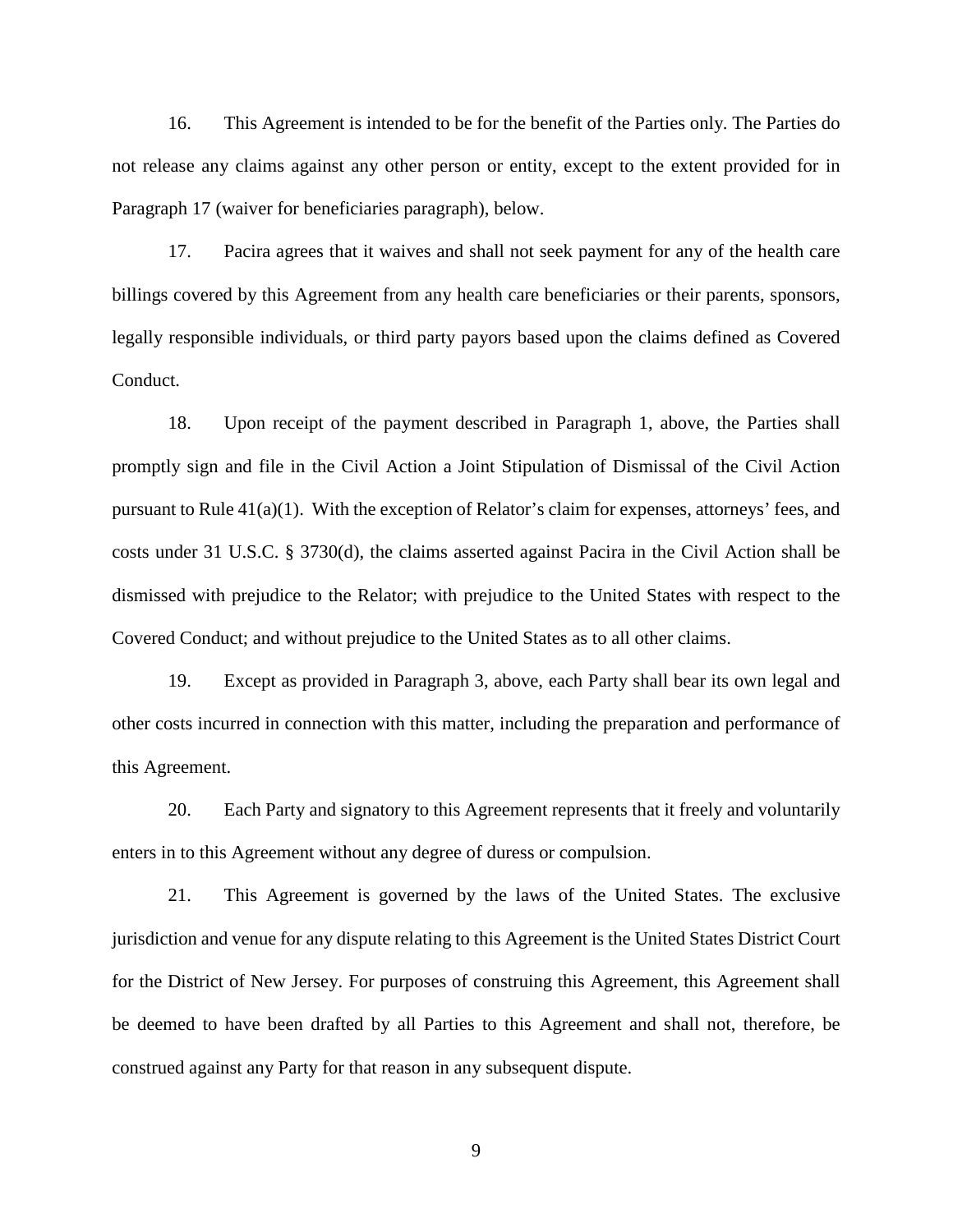22. This Agreement constitutes the complete agreement between the Parties. This Agreement may not be amended except by written consent of the Parties.

23. The undersigned counsel represent and warrant that they are fully authorized to execute this Agreement on behalf of the persons and entities indicated below.

24. This Agreement may be executed in counterparts, each of which constitutes an original and all of which constitute one and the same Agreement.

25. This Agreement is binding on Pacira's successors, transferees, heirs, and assigns.

26. This Agreement is binding on Relator's successors, transferees, heirs, and assigns.

27. All parties consent to the United States' disclosure of this Agreement, and information about this Agreement, to the public.

28. This Agreement is effective on the date of signature of the last signatory to the Agreement ("Effective Date of this Agreement"). Facsimiles and electronic transmissions of signatures shall constitute acceptable, binding signatures for purposes of this Agreement.

## **THE UNITED STATES OF AMERICA**

DATED:  $\frac{\text{July } 28, 2020}{\text{BY:}}$ 

ANDREW A. CAFFREY, III Assistant United States Attorney United States Attorney's Office District of New Jersey

APPROVED:

Cater 1

LEE M. CORTES, JR. Chief, Health Care Fraud Unit United States Attorney's Office District of New Jersey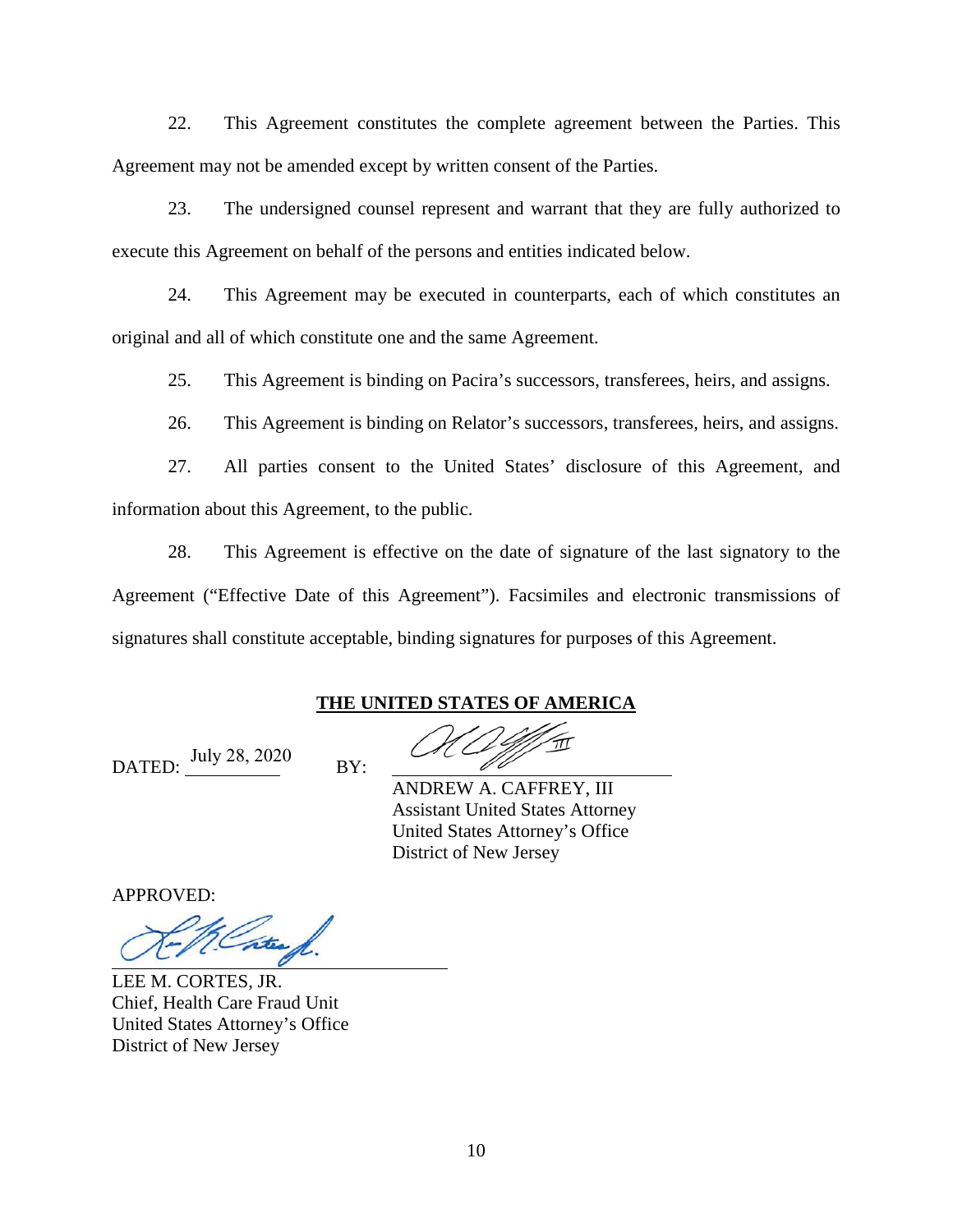RACHAEL A. HONIG Attorney for the United States United States Attorney's Office District of New Jersey

DATED:

BY:

LISA M. RE Assistant Inspector General for Legal Affairs Office of Counsel to the Inspector General Office of Inspector General United States Department of Health and Human Services

# **PACIRA - DEFENDANT**

DATED:

BY:

ANTHONY MOLLOY, ESQ. General Counsel of Pacira Pharmaceuticals, Inc.

DATED: BY:

> ALICE S. FISHER, ESQ. BENJAMIN NAFTALIS, ESQ. Latham & Watkins LLP

CHRISTOPHER PORRINO, ESQ. SCOTT B. MCBRIDE, ESQ. Lowenstein Sandler LLP

Counsel for Pacira Pharmaceuticals, Inc.

## **JORDAN C. SCHNEIDER - RELATOR**

DATED:

**JORDAN C. SCHNEIDER** 

DATED:

 $BY:$ 

**BRIAN MCCORMICK** Ross Feller Casey, LLP Counsel for Jordan C. Schneider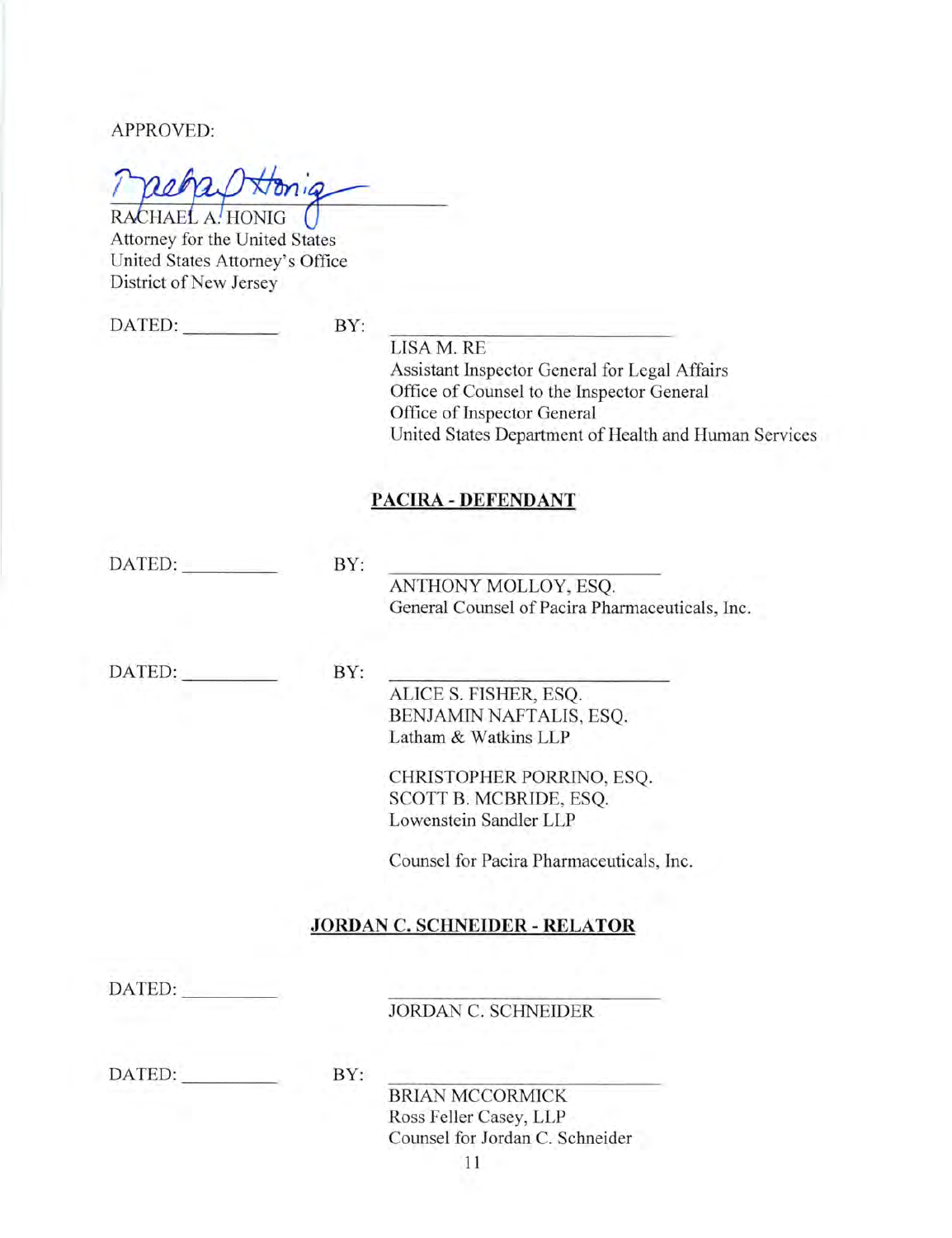$\overline{a}$ 

# RACHAEL A. HONIG

Attorney for the United States United States Attorney's Office District of New Jersey

DATED:  $\frac{\partial^2/3}{\partial^2}$  BY:  $\frac{\partial}{\partial^2}$  BY:

 LISA M. RE Assistant Inspector General for Legal Affairs Office of Counsel to the Inspector General Office of Inspector General United States Department of Health and Human Services

# **PACIRA - DEFENDANT**

| DATED: | BY: | ANTHONY MOLLOY, ESQ.<br>General Counsel of Pacira Pharmaceuticals, Inc.                                                                                                                               |
|--------|-----|-------------------------------------------------------------------------------------------------------------------------------------------------------------------------------------------------------|
| DATED: | BY: | ALICE S. FISHER, ESQ.<br>BENJAMIN NAFTALIS, ESQ.<br>Latham & Watkins LLP<br>CHRISTOPHER PORRINO, ESQ.<br>SCOTT B. MCBRIDE, ESQ.<br>Lowenstein Sandler LLP<br>Counsel for Pacira Pharmaceuticals, Inc. |
|        |     | <b>JORDAN C. SCHNEIDER - RELATOR</b>                                                                                                                                                                  |
| DATED: |     | <b>JORDAN C. SCHNEIDER</b>                                                                                                                                                                            |
| DATED: | BY: | <b>BRIAN MCCORMICK</b><br>Ross Feller Casey, LLP<br>Counsel for Jordan C. Schneider                                                                                                                   |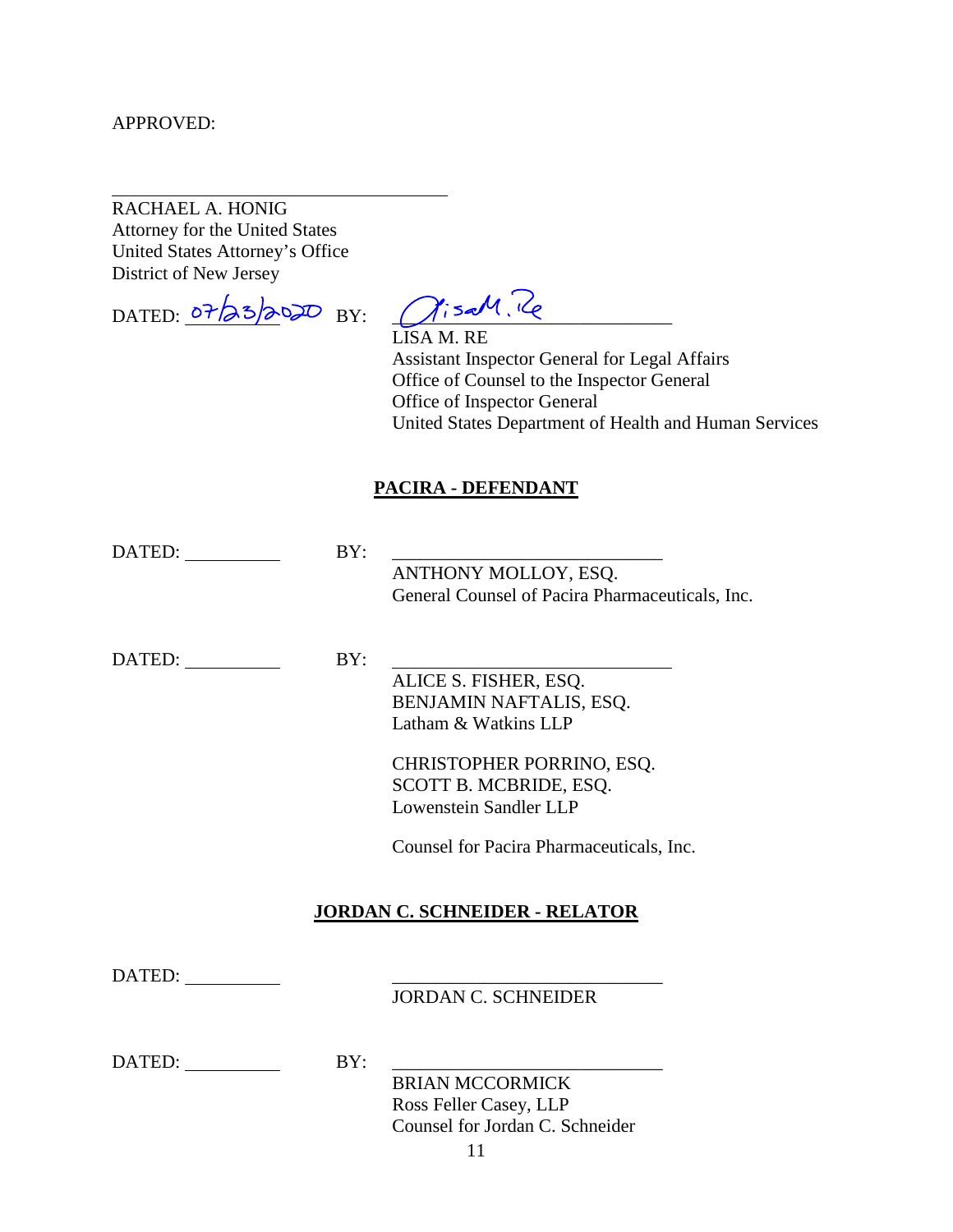**RACHAEL A. HONIG Attorney for the United States** United States Attorney's Office **District of New Jersey** 

DATED:  $BY:$ 

**LISA M. RE** Assistant Inspector General for Legal Affairs Office of Counsel to the Inspector General Office of Inspector General United States Department of Health and Human Services

### **PACIRA - DEFENDANT**

DATED: July 33, 2020 BY:

ANTHONY MOLLOY, ESO.

General Counsel of Pacira Pharmaceuticals, Inc.

DATED: July 27, 2020

ALICE S. FISHER, ESQ. BENJAMIN NAFTALIS, ESO. Latham & Watkins LLP

CHRISTOPHER PORRINO, ESQ. **SCOTT B. MCBRIDE, ESQ. Lowenstein Sandler LLP** 

Counsel for Pacira Pharmaceuticals, Inc.

### **JORDAN C. SCHNEIDER - RELATOR**

DATED:

**JORDAN C. SCHNEIDER** 

**DATED:** 

BY:

 $BY:$ 

**BRIAN MCCORMICK** Ross Feller Casey, LLP Counsel for Jordan C. Schneider